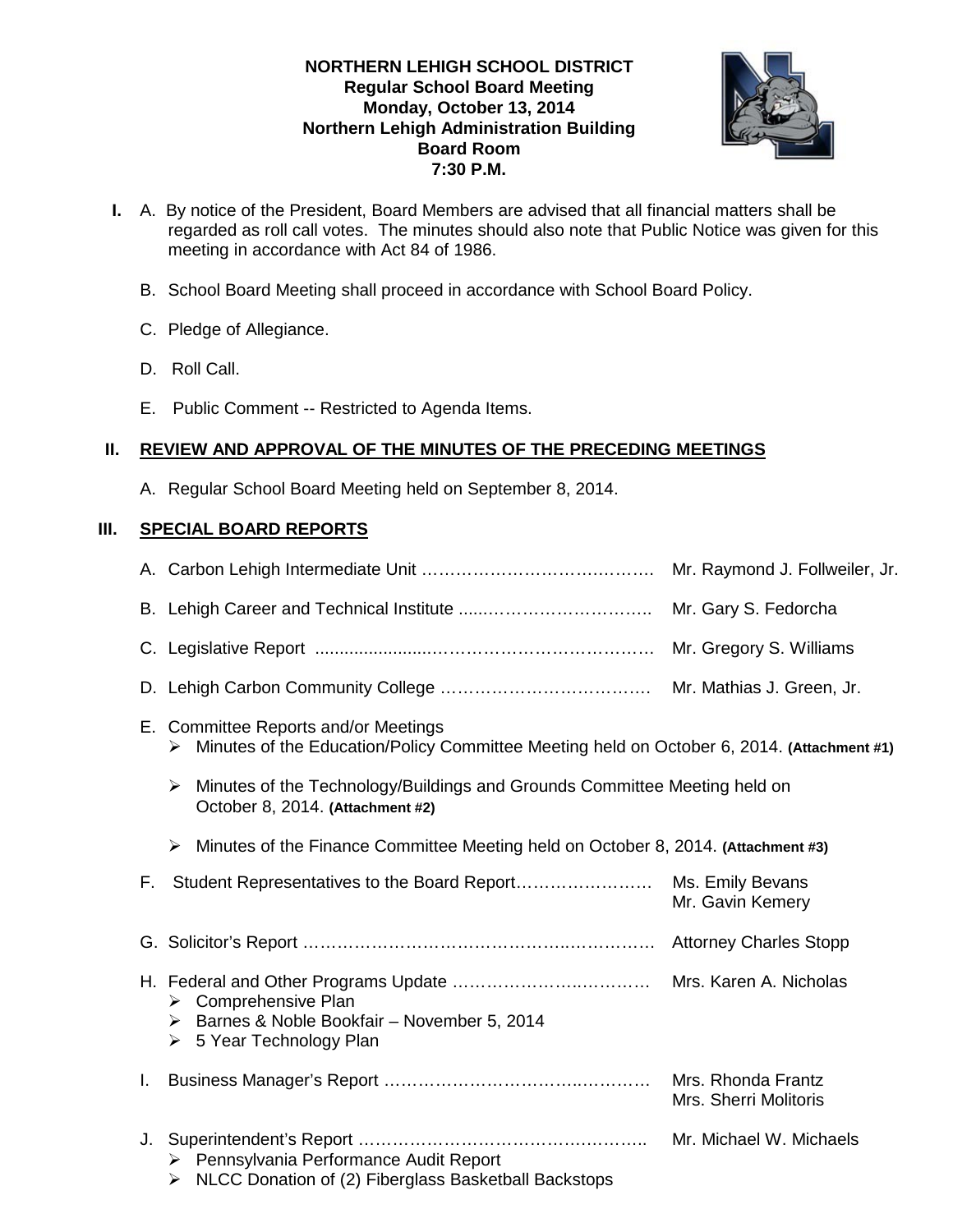$=$ 

 $\equiv$ 

|     |                                                                                                                                                                                                                       | K. An executive session will be held at 6:15 p.m. in the Administration Office Conference Room.  |                                                                                                                                             |  |  |  |
|-----|-----------------------------------------------------------------------------------------------------------------------------------------------------------------------------------------------------------------------|--------------------------------------------------------------------------------------------------|---------------------------------------------------------------------------------------------------------------------------------------------|--|--|--|
| IV. |                                                                                                                                                                                                                       | <b>PERSONNEL</b>                                                                                 |                                                                                                                                             |  |  |  |
|     |                                                                                                                                                                                                                       | A. Sabbatical Leave                                                                              |                                                                                                                                             |  |  |  |
|     | Approve the request of Catherine Grega, middle school reading teacher, to take a<br>Compensated Sabbatical Leave for the first semester of the 2014-2015 school year pending<br>verification of sabbatical paperwork. |                                                                                                  |                                                                                                                                             |  |  |  |
|     |                                                                                                                                                                                                                       | B. Appointment - Instructional                                                                   |                                                                                                                                             |  |  |  |
|     |                                                                                                                                                                                                                       | 1. Rhiannon Brinker<br>Assignment:                                                               | <b>Temporary Vacancy Replacement</b><br>Middle School Reading Teacher<br>replacing an employee on sabbatical leave                          |  |  |  |
|     |                                                                                                                                                                                                                       | Salary:                                                                                          | Substitute Teacher Rate Days 1-30; Day 31 and beyond<br>\$45,680 prorated (Step 1 Bachelors on the 2014-2015<br><b>CBA Salary Schedule)</b> |  |  |  |
|     |                                                                                                                                                                                                                       | Effective:<br><b>Termination Date:</b>                                                           | August 21, 2014<br>On or about January 16, 2015                                                                                             |  |  |  |
|     |                                                                                                                                                                                                                       | 2. Arielle Dentith*<br>Assignment:                                                               | <b>Temporary Vacancy Replacement</b><br>Senior High School English Teacher<br>replacing an employee on family medical leave                 |  |  |  |
|     |                                                                                                                                                                                                                       | Salary:                                                                                          | Substitute Teacher Rate Days 1-30; Day 31 and beyond<br>\$45,680 prorated (Step 1 Bachelors on the 2014-2015<br><b>CBA Salary Schedule)</b> |  |  |  |
|     |                                                                                                                                                                                                                       | Effective:<br><b>Termination Date:</b><br>* Pending Verification of Missing Personnel File Items | September 22, 2014<br>Upon return of Full Time Teacher                                                                                      |  |  |  |
|     |                                                                                                                                                                                                                       | 3. Andrea Meyers<br>Assignment:                                                                  | <b>Temporary Vacancy Replacement</b><br>Senior High School Physics Teacher<br>replacing an employee on family medical leave                 |  |  |  |
|     |                                                                                                                                                                                                                       | Salary:                                                                                          | Substitute Teacher Rate Days 1-30; Day 31 and beyond<br>\$45,680 prorated (Step 1 Bachelors on the 2014-2015<br><b>CBA Salary Schedule)</b> |  |  |  |
|     |                                                                                                                                                                                                                       | Effective:<br><b>Termination Date:</b>                                                           | September 8, 2014<br>Upon return of Full Time Teacher                                                                                       |  |  |  |
|     |                                                                                                                                                                                                                       | C. Appointment - Non-Instructional                                                               |                                                                                                                                             |  |  |  |
|     |                                                                                                                                                                                                                       | Kay O'Donnell<br>1.                                                                              |                                                                                                                                             |  |  |  |
|     |                                                                                                                                                                                                                       | Assignment:                                                                                      | Second Shift Custodian Slatington Elementary School<br>replacing Julianna Christman who retired.                                            |  |  |  |
|     |                                                                                                                                                                                                                       | Salary:                                                                                          | \$9.00 Per Hour/ Monday-Friday 2:30 PM - 11:00 PM                                                                                           |  |  |  |
|     |                                                                                                                                                                                                                       | Effective:<br>*60 Day probationary period ending November 20, 2014                               | September 22, 2014                                                                                                                          |  |  |  |
|     |                                                                                                                                                                                                                       | D. Rescind Family Medical Leave                                                                  |                                                                                                                                             |  |  |  |

Rescind the following motion that was originally approved at the September 8, 2014 board meeting: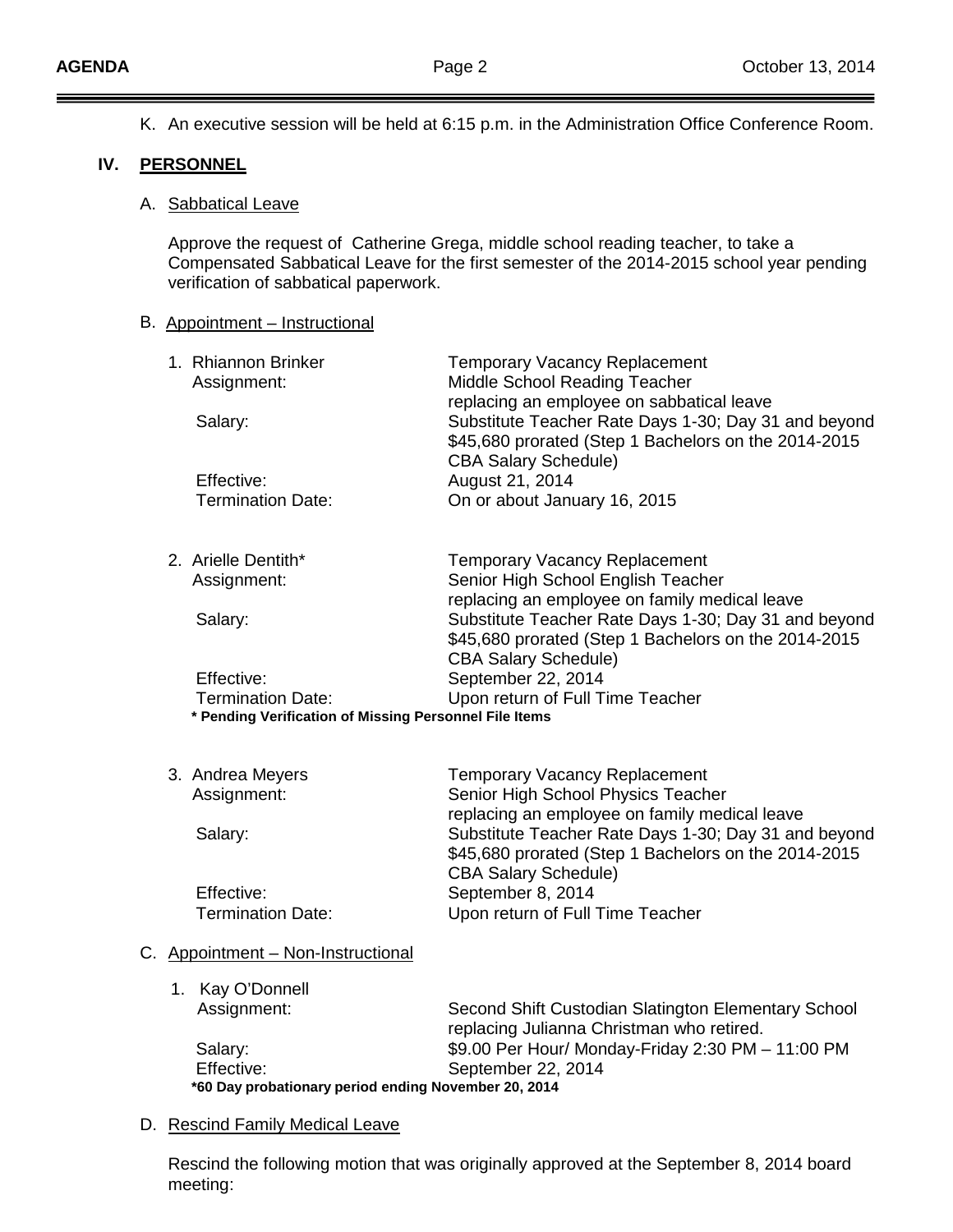Approve the request of employee #3700 to take a twelve week Family Medical Leave beginning on August 18, 2014, for her own medical reasons. Employee will be using sick days in conjunction with her family medical leave. Employee plans to return to her current position upon release from her physician.

#### E. Family Medical Leave

- 1. Approve the request of employee #260 to take a twelve week Family Medical Leave beginning on September 4, 2014, for her own medical reasons. Employee will be using ten (10) sick days and three (3) personal days. Employee plans to return to her current position upon release from her physician.
- 2. Approve the request of employee #6882 to take a twelve week Family Medical Leave beginning on September 24, 2014, for her own medical reasons. Employee plans to return to her current position upon release from her physician.

## F. <u>Unpaid Leave</u>

Approve the request of Jennifer Butz, Slatington/Peters Elementary Health & Physical Education teacher, to take a three-day leave of absence, without pay, on April 17, 20 and 21, 2015. She plans to use these days in conjunction with her five personal days. Her request will not be considered a precedent for future requests per correspondence received from the Northern Lehigh Education Association.

#### G. Salary Adjustments

Acknowledge the following teacher who has completed the requirements per the Collective Bargaining Agreement that would entitle them to a salary increase for the 2014-2015 school year:

| Jeremy Battista<br>From:<br>T∩∵ | Step 7B+24<br>Step 7M |
|---------------------------------|-----------------------|
| Gina Orr<br>From:               | Step 5B               |
| To:                             | Step 5B+24            |

H. Rescind Co-Curricular Appointment 2014-2015

Rescind the appointment of Elizabeth Chunko in the amount of \$2,731.00 from her position as Middle School Field Hockey Coach for the 2014-2015 school year which was originally approved at the January 13, 2014 school board meeting.

I. Co-Curricular Appointments 2014-2015

| Elizabeth Chunko | MS Field Hockey Coach (Shared) | \$1,365.50 |
|------------------|--------------------------------|------------|
| Bronwyn Green    | MS Field Hockey Coach (Shared) | \$1,365.50 |

J. Game Workers 2014-2015

Approve the following list of people as Game Workers for the 2014-2015 school year. Game Workers consist of ticket sellers and takers, game announcers, scoreboard operators, timers, field judges, scorekeepers. Rate of pay is consistent with the rates approved on the 2014- 2015 Supplementary Personnel Salary Schedule: Frank Carazo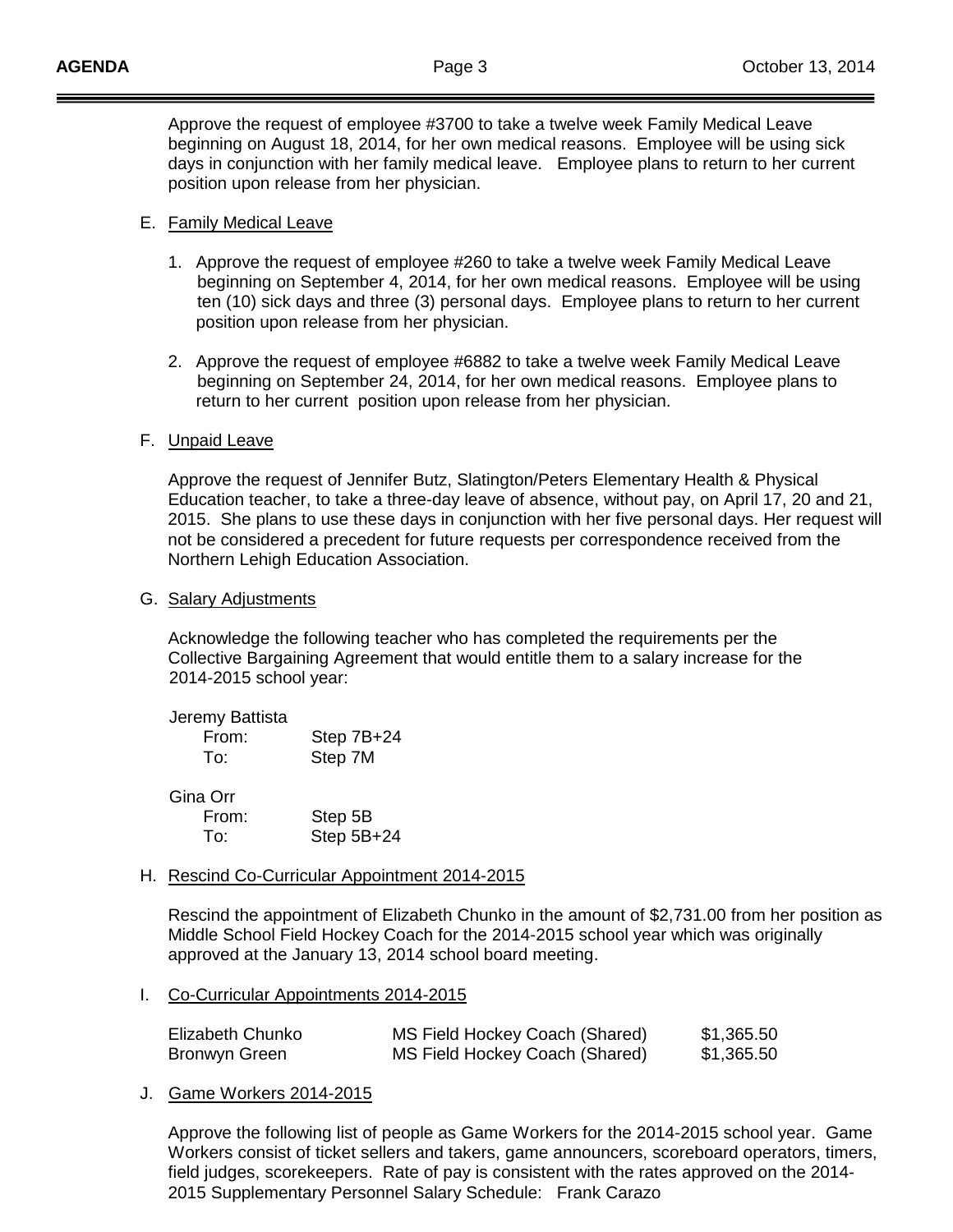## K. Co-Curricular Volunteers 2014-2015

Lisa Kemmerer **Refreshment Stand Volunteer** Michael Steigerwalt\* Assistant Boy's Basketball Coach **\* Pending Verification of Missing Personnel File Items**

#### L. Unpaid Volunteers

Approve the following unpaid volunteer aide in the Slatington Elementary school for the 2014- 2015 school year.

Marlene Simock\* **\* Pending Verification of Missing Personnel File Items**

#### M. <u>Substitute</u>

1. <u>Instructional</u>

Approve the following substitute teachers for the 2014-2015 school year at the 2013-2014 substitute teacher rates as approved on the Supplementary Personnel Salary Schedule:

Cynthia Fritzinger – Elementary Helene McGuire-Hein\* – School Nurse Deanna Suozzo\* - Elementary – PreK-4 Megan Wagner\* - Elementary – PreK-4 Frances Williams\* – Social Studies, Special Education K-12 **\*Pending Verification of Missing Personnel File Items**

#### 2. <u>Non-Instructional</u>

Approve the following individual as a substitute secretary/aide for the 2014-2015 school year at the 2014-2015 substitute rate as approved on the Supplementary Personnel Salary Schedule:

Janice Herzog Sherri Houser\* Shelly Pender\* Betty Rowland\* **\*Pending Verification of Missing Personnel File Items**

Approve the following individuals as substitute custodians for the 2014-2015 school year at the 2014-2015 substitute rate as approved on the Supplementary Personnel Salary Schedule:

 Norman Kern\* John Madura\* **\*Pending Verification of Missing Personnel File Items**

Approve the following individuals as substitute cafeteria workers for the 2014-2015 school year at the 2014-2015 substitute rate as approved on the Supplementary Personnel Salary Schedule:

 Sherri Houser\* Betty Rowland\* **\*Pending Verification of Missing Personnel File Items**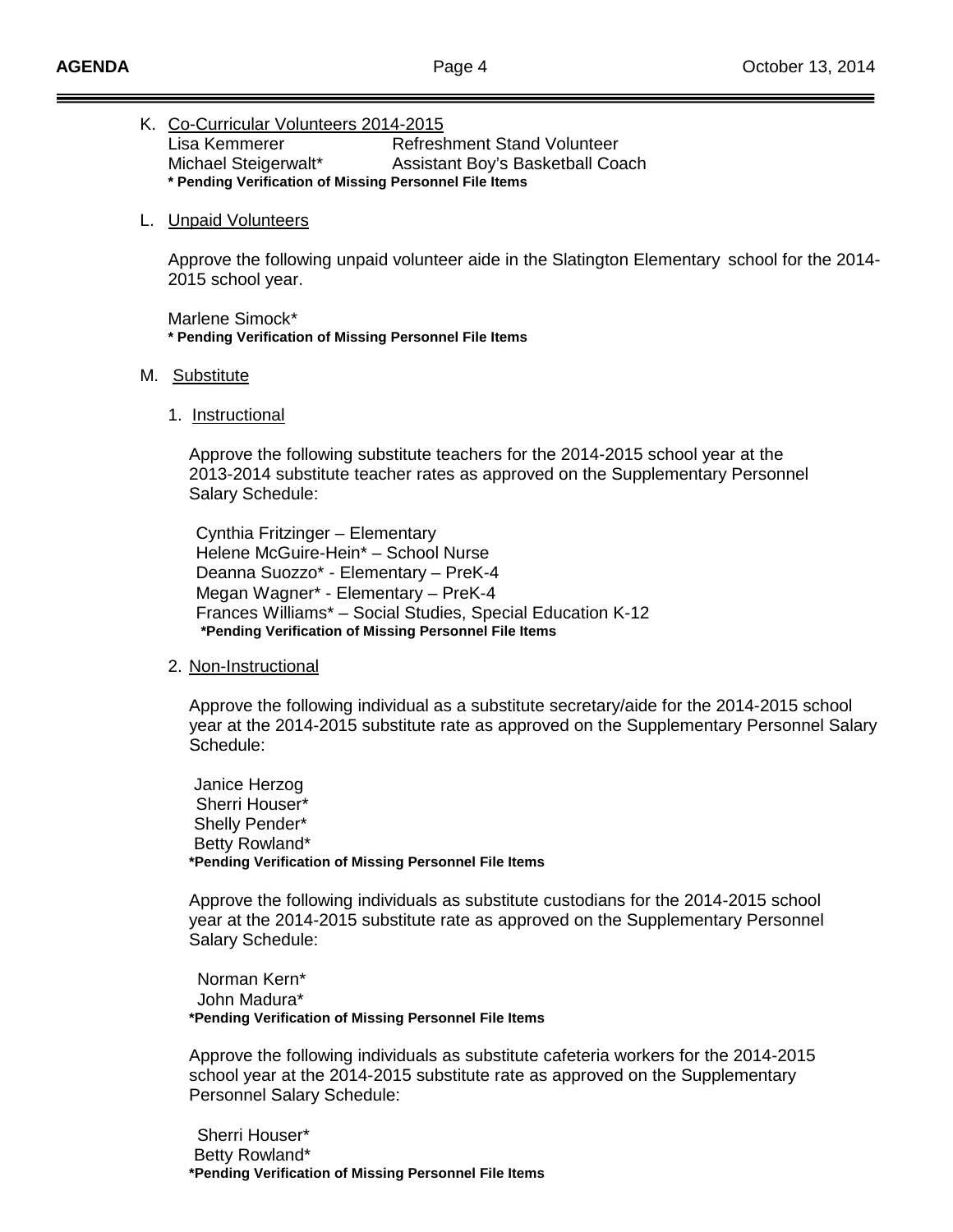# **V. CONFERENCES**

A. Jeffrey Bachman – PEMA – Multi-Hazard Emergency Planning for Schools and Train the Trainer Workshop – December 8-10, 2014 – Coatesville, PA –Meals: \$120.00; Travel Costs: \$95.20 – Total Approximate Cost: \$215.20 – Funding: Superintendent's Budget. **(Attachment #4)**

# **VI. POLICY**

# A. Board Policy First Reading

- 1. Approve school board policy #000 Local Board Procedures Board Policy/Procedure/Administrative Regulations, as presented after first reading. **(Attachment #5)**
- 2. Approve school board policy #100 Programs Comprehensive Plan, as presented after first reading. **(Attachment #6)**
- 3. Approve school board policy #113 Programs Special Education, as presented after first reading. **(Attachment #7)**
- 4. Approve school board policy #114 Programs Gifted Education, as presented after first reading. **(Attachment #8)**
- 5. Approve school board policy **#**146 Programs Student Services, as presented after first reading. **(Attachment #9)**
- 6. Approve school board policy #320 Administrative Employees Freedom of Speech in Nonschool Settings, as presented after first reading. **(Attachment #10)**
- 7. Approve school board policy #420 Professional Employees Freedom of Speech in Nonschool Settings, as presented after first reading. **(Attachment #11)**
- 8. Approve school board policy #520 Nonprofessional Employees Freedom of Speech in Nonschool Settings, as presented after first reading. **(Attachment #12)**
- 9. Approve school board policy #331 Administrative Employees Job Related Expenses, as presented after first reading. **(Attachment #13)**
- 10. Approve school board policy #431 Professional Employees Job Related Expenses, as presented after first reading. **(Attachment #14)**
- 11. Approve school board policy #531 Nonprofessional Employees Job Related Expenses, as presented after first reading. **(Attachment #15)**
- 12. Approve school board policy #333 Administrative Employees Professional Development, as presented after first reading. **(Attachment #16)**
- 13. Approve school board policy #433 Professional Employees Professional Development, as presented after first reading. **(Attachment #17)**

# B. Board Policy – Second Reading

1. Approve school board policy #319 – Administrative Employees – Outside Activities, as presented after second reading. **(Attachment #18)**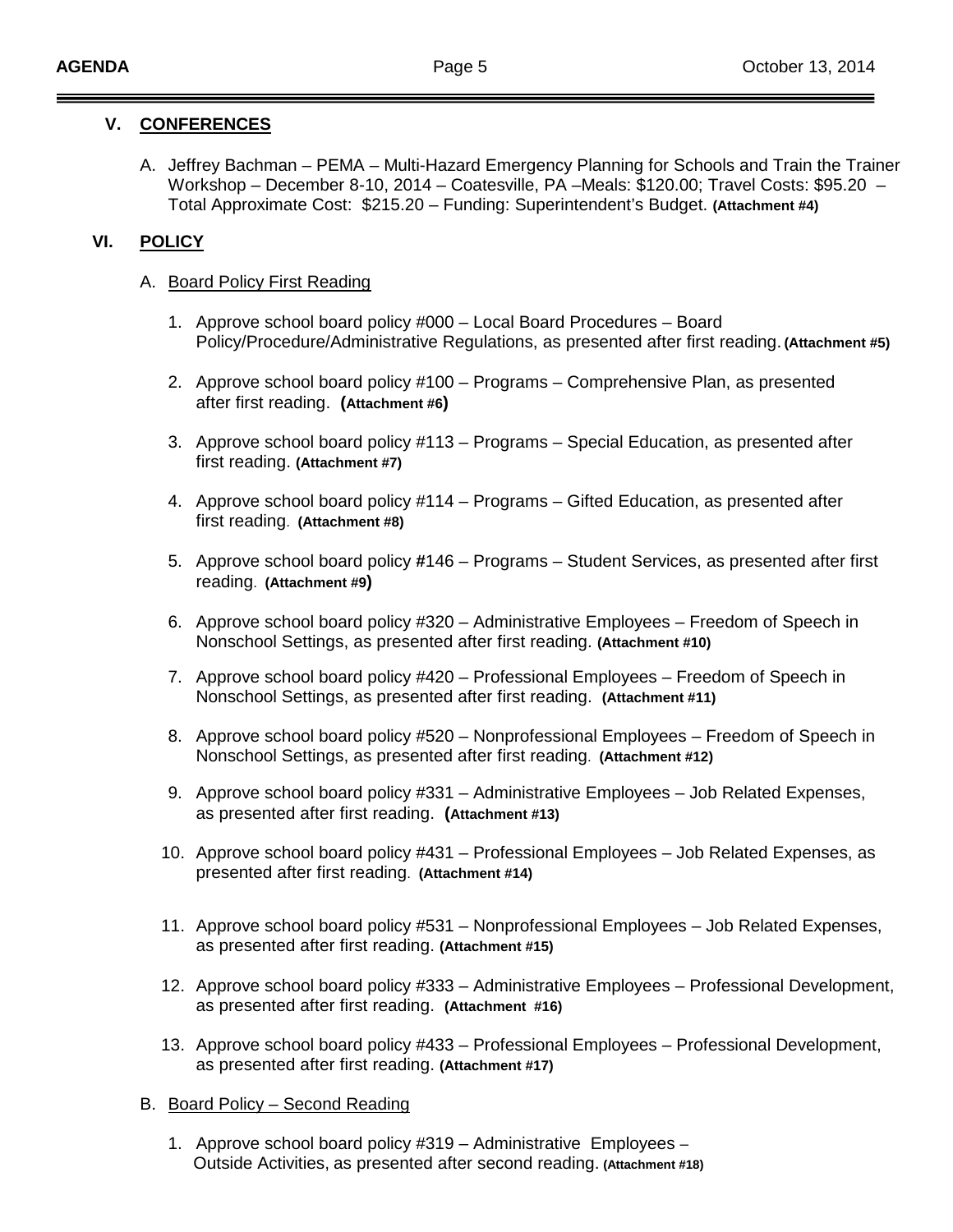- 2. Approve school board policy #419 Professional Employees Outside Activities, as presented after second reading. **(Attachment #19)**
- 3. Approve school board policy #519 Non-Professional Employees Outside Activities, as presented after second reading. **(Attachment #20)**
- C. Grant permission, according to Board Policy #707, for the Delaware and Lehigh National Heritage Corridor to use the district's parking lot facilities on Sunday, November 2, 2014 for the Delaware & Lehigh Heritage Marathon and Half Marathon. They anticipate participants will begin arriving by 6:00 AM and the event will conclude around 4:00 PM.

## D. Non-Resident Students

Approve the request of the parents of a seventh grade student at the Middle School, who are building a house in the district, to allow their student to begin the 2014-2015 school year in Northern Lehigh School District in accordance with school board policy #202.

#### E. Homebound Instruction

It is recommended that the Board of Education grant homebound instruction for a  $6<sup>th</sup>$  grade student, Student No. 2190122 for five hours per week, effective October 7, 2014 and continuing until approximately January 5, 2015.

# **VII. CURRICULUM AND INSTRUCTION**

#### **VIII. OLD BUSINESS**

# **IX. NEW BUSINESS**

A. RESOLVED, the Board of Education approves the Resolution in support of HB2124 calling for Reform of the Commonwealth's PlanCon system, as presented. **(Attachment #21)**

# **X. FINANCIAL**

- A. Approve the Following Financial Reports:
	- 1. General Fund months of June-August
	- 2. NLMS Student Activities Account months of July-September
	- 3. NLHS Student Activities and Scholarship Account months of July-September
- B. Approve the Following List of Bills:
	- 1. General Fund months of September & October 2014
	- 2. Food Service month of September 2014
	- 3. Refreshment Stand month of September 2014
- C. Approve the appointment of Statewide Tax Recovery as the delinquent per capita tax collector for the 2014-2015 school year.
- D. RESOLVED, the Board of Education approves the addendum to the agreement with Portnoff Law Associates, Ltd. to be the delinquent real estate tax collector for the 2014 tax year. **(Attachment #22)**
- E. Approve the Commonwealth of Pennsylvania Performance Audit Report for years ending June 30, 2011 and June 30, 2012. **(Distributed to all Board Members)**